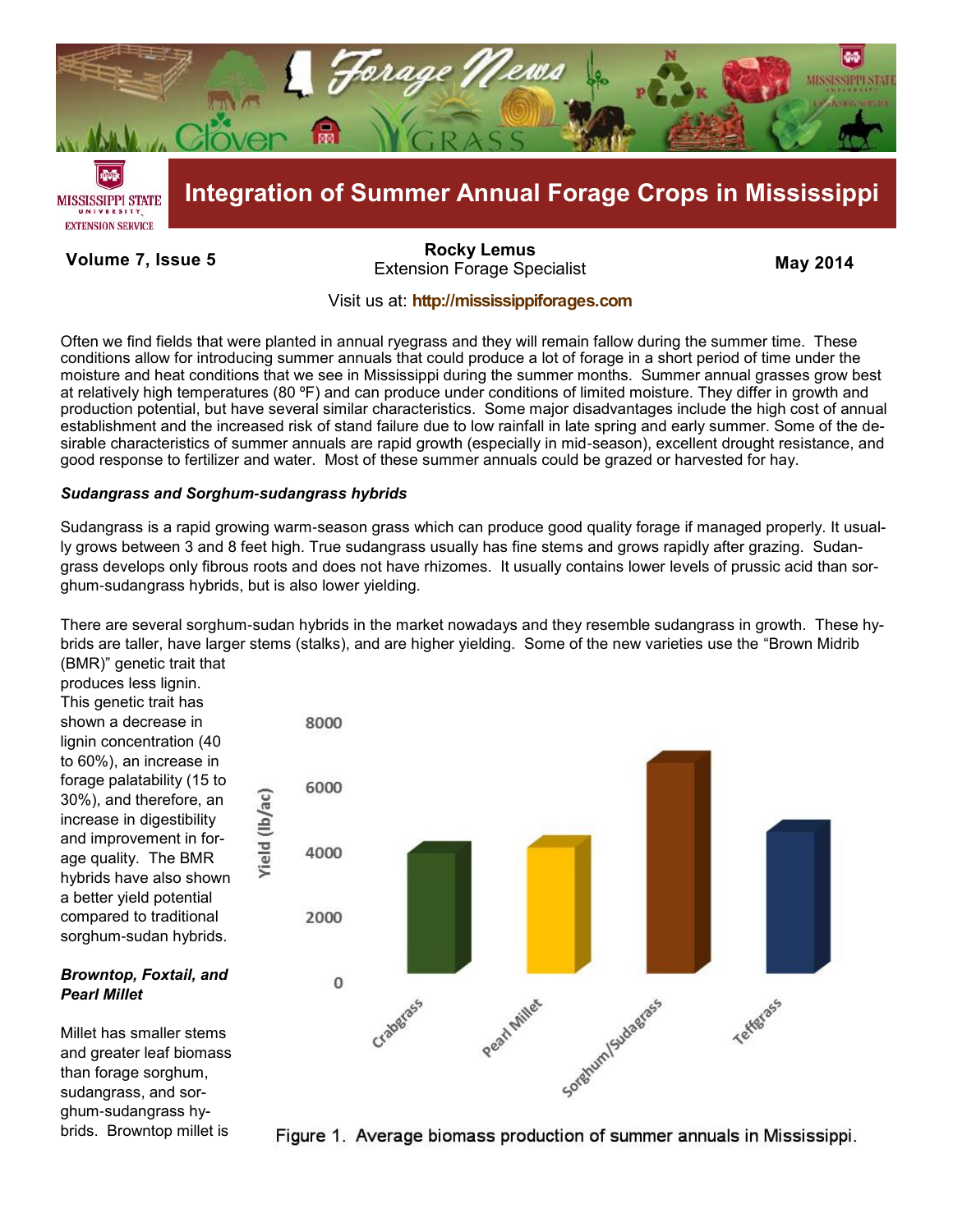a very short and leafy species with high tolerance to soil acidity. Browntop has a growing season of about 60 days and only hay cut is obtained. Pearl Millet is usually preferred due to faster growth after cutting or grazing. Pearl millet does not produce prussic acid, and the summer forage produced is safe for pasturing horses. Millet is best used for hay or pasture. It is not as drought tolerant as some of the other summer



annual grasses. Foxtail millet has smaller stems and is leafier than the sorghum, sudangrass, or sorghum-sudangrass hybrids. However, foxtail millet does not grow after harvest. Foxtail millet yields are usually lower than yields of sorghum -sudan hybrids. Start grazing millet at 18 inches tall and stop at a height of 8-12 inches. Manage additional growth in same manner.

# *Forage Sorghums*

Forage sorghum is best adapted to fertile, well-drained soils that have a good water holding capacity. Forage sorghums have improved leafiness, better seedling vigor and excellent yield potential. Most of the growth (90%) occurs in June, July, and August. Sorghum can be grazed 45 to 60 days after emergence. Summer grazing may occur with caution due to higher levels of prussic acid even when plants are completely headed. Before grazing, sorghum should be at least 30 inches tall and graze to a height of 5 to 7 inches. Manage additional growth in the same manner. Forage sorghums are best used in a single hay cut. Haying is best done when plants are in bloom or early dough stage and a mowerconditioner should be used to crush the stems. Allow drying time for stems to dry before baling. In the fall after plants have been killed by frost, insure that plants have no re-growth before allowing livestock to graze.

# *Crabgrass*

Crabgrass is commonly considered a weed, but possesses significant potential for supplying high quality summer forage. Some advantages of crabgrass are that it occurs naturally in most summer pastures, especially those that have been overgrazed, and it has a good reseeding potential.Crabgrass is best adapted to well-drained soils such as sands, sandy loams, loamy fine sand, loams, and silt loams. Crabgrass is best utilized in a rotational grazing system. It can produce grazable forage in as little as in 35 days, but normally 40 to 60 days are required. Grazing can be started at 6 to 8 inches and stopped at 3 to 4 inches. Hay should be cut at the early-to-late boot stage or at a height of 18 to 24 inches. Animals should be removed at least two to three weeks before the first expected frost in the fall to allow for reseeding.

## *Teffgrass*

Teff is a warm-season  $C_4$  annual grass that originated in Africa with great potential for hay production in the Southern US. It can be used as a summer rotation crop in fallow areas where only annual ryegrass is utilized as winter forage. Teff is characterized by a small seed (about 1.3 million seeds per pound), a large crown, and fine stems (which increase curing time when used for hay production). Its inflorescence is a loose or compact panicle. It is not recommended for grazing since it has a very shallow root system. Teff can fill a gap in summer forage production and make excellent hay for horses and livestock. Teff grass should be harvested at the boot stage to ensure best feed quality and to mini-



Figure 2. Avereage forage quality of summer annual forage crops in Mississippi.